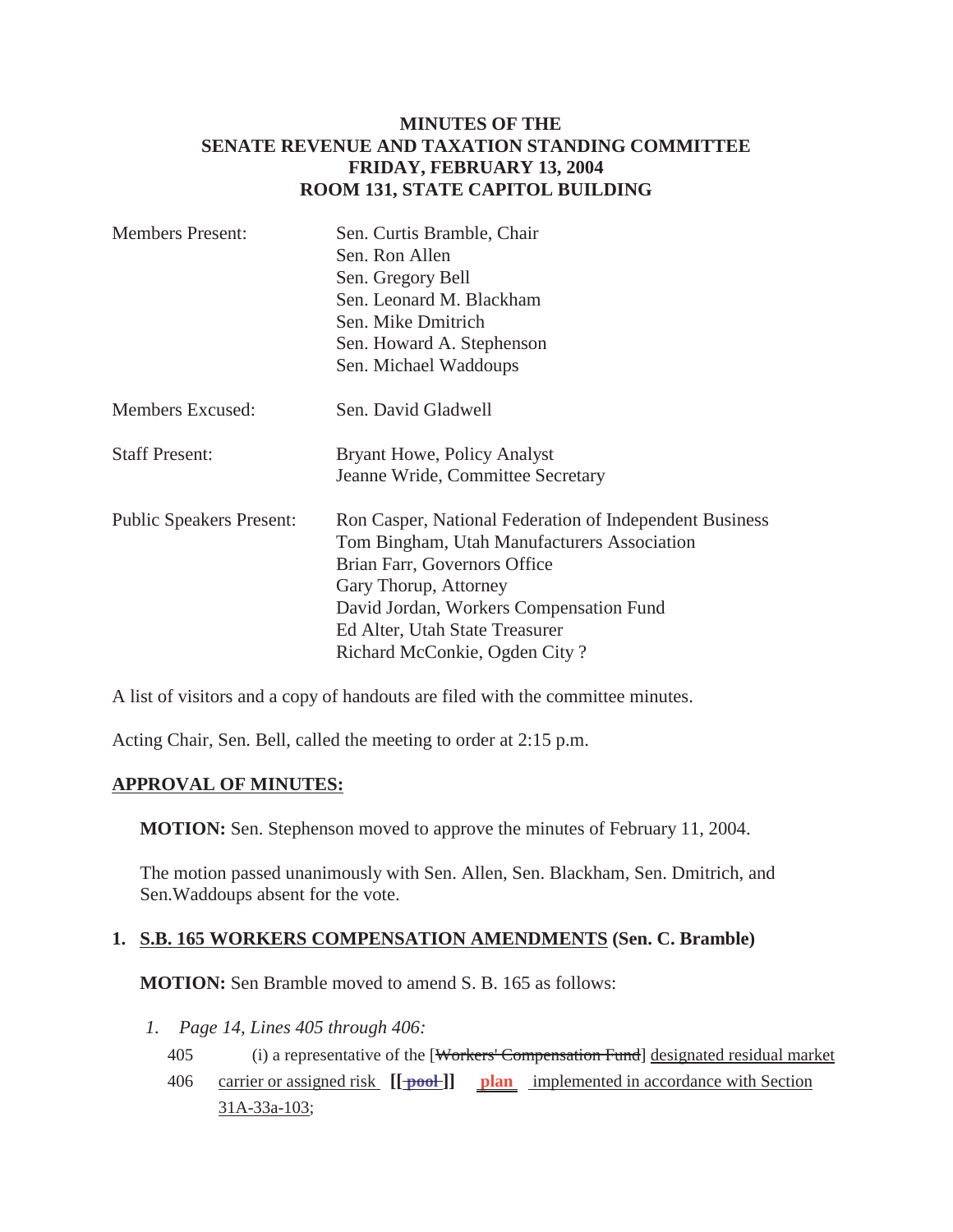Minutes of the Senate Revenue and Tax Standing Committee February 13, 2004 Page 2

- *2. Page 19, Lines 564 through 566:*
	- 564 (1) Notwithstanding any other provision of this title, an independent corporation, as
	- 565 defined in Section 63E-1-102, which participates in a system or plan prior to January 1,  $\begin{bmatrix} \boxed{-2005} \end{bmatrix}$  2006,
	- 566 may withdraw from participation with that system or plan as follows:
- *3. Page 29, Line 893:* 893 (3) Section 31A-33-109 is repealed July 1,  $[[\frac{2012}{2013}]$  2013.

The motion passed with Sen. Allen, Sen. Dmitrich, Sen. Blackham, and Sen. Waddoups absent for the vote.

Sen. Bramble presented the bill to the committee.

Ron Casper, National Foundation of Independent Business; Tom Bingham, Utah Manufacturers Association; and David Jordan, Workers Compensation Fund; spoke in favor of S. B. 165. Brian Farr, Governors Office; Gary Thorup, Attorney; and Ed Alter, Utah State Treasurer, spoke in opposition to S.B. 165.

**MOTION:** Sen. Dmitrich moved to pass S.B. 165 out of committee with a favorable recommendation.

The motion passed unanimously with Sen. Waddoups, Sen. Blackham, and Sen. Stephenson absent for the vote.

Sen. Bramble assumed the committee chair.

## **2. S. B. 204 REDEVELOPMENT AGENCY CHANGES (Sen. D. Thomas)**

Sen. Thomas presented the bill to the committee.

**MOTION:** Sen. Allen moved to pass S.B. 204 out of committee with a favorable recommendation.

The motion passed unanimously with Sen. Blackham, Sen. Stephenson, and Sen. Waddoups absent at the time of the vote.

**MOTION:** Sen. Bell moved to adjourn.